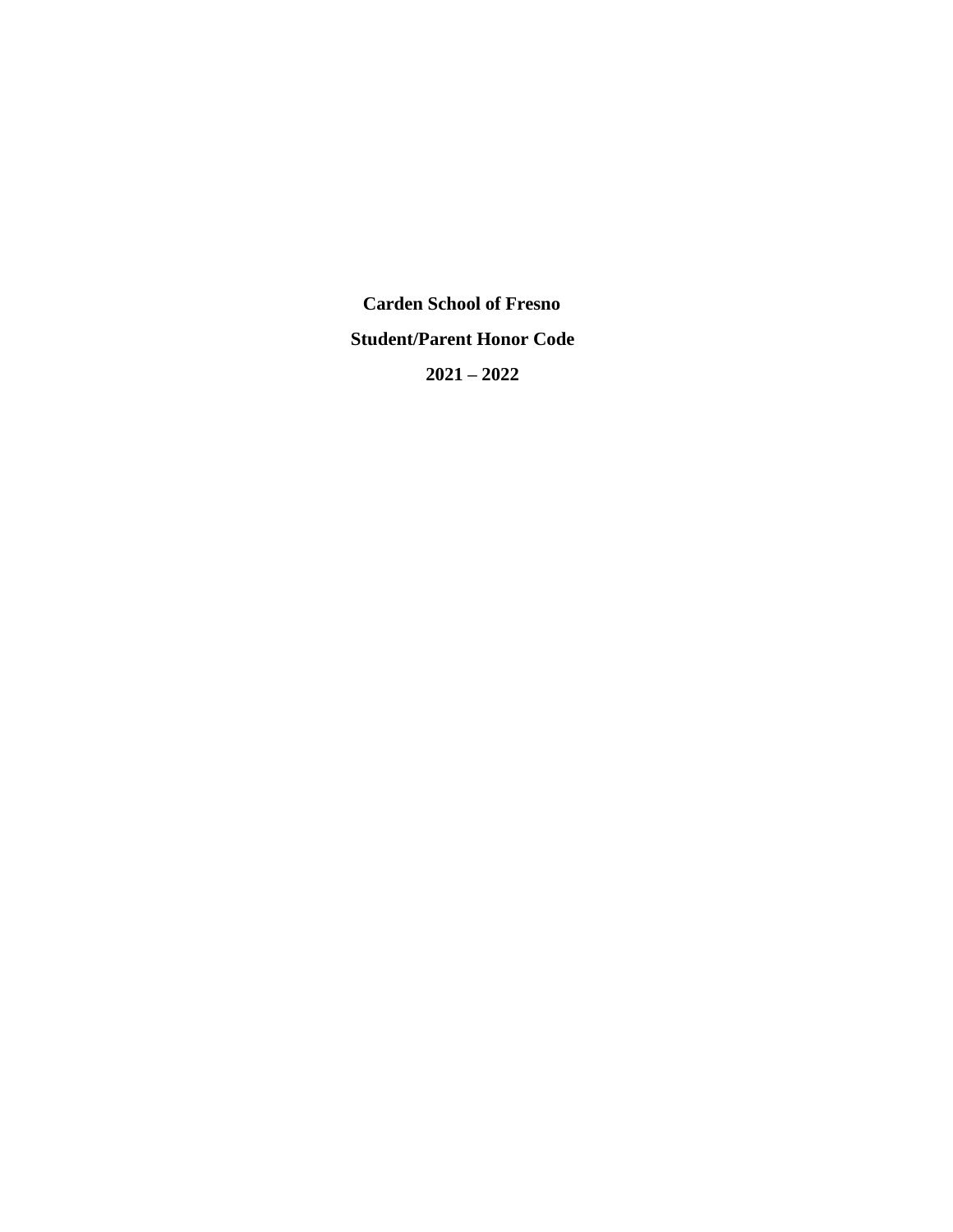### **Introduction**

A great school does not develop by accident. It is the product of the decisions made by administrators, staff, students, and families. Carden is no different in this regard.

Parents: By choosing to enroll your child in Carden, you are making an important decision about their education. You are also making a commitment to uphold the values and principles of our school. This was a decision that required careful thought and consideration, and we are thankful that you have chosen Carden.

Students: By attending Carden each day, you also choose to uphold the values and principles of our school. This should not be taken lightly. At Carden, we expect our students to conduct themselves with our three virtues – character, integrity, and wisdom. In short, we expect that you will live your lives with honor.

In this Honor Code, you will find pages for both student and parent conduct. You will learn the expectations of the school, and you will understand our process for correcting errors in behavior. At the end of this, you will be required to sign an Acknowledgement Page.

This Honor Code is brief and to the point. This was done intentionally. Students at Carden understand the difference between right and wrong. You are taught good character each day at school, both by your teachers and at home with your families. You know how to carry yourselves with good manners, with courtesy, and with respect.

The choice, however, is yours.

Each of us is responsible for our own conduct. Each of us is responsible for adhering to the principles of our school, for working together to create a vibrant, exciting, and rewarding environment.

Our Honor Code is not intended to be a harsh set of rules to follow. Rather, it is intended to help you grow in a school in which you are safe, cared for, and free. Through strict self-discipline, each of us will be free to thrive this year.

Please give this Honor Code careful consideration. Discuss it as a family. We require each family to sign this agreement before beginning school, so please make a thoughtful decision regarding this year at Carden. If you do not agree with the principles set forth in this document, perhaps Carden is not the appropriate school for you. However, if you can commit to living this school year with honor, then together we can make Carden a truly great place.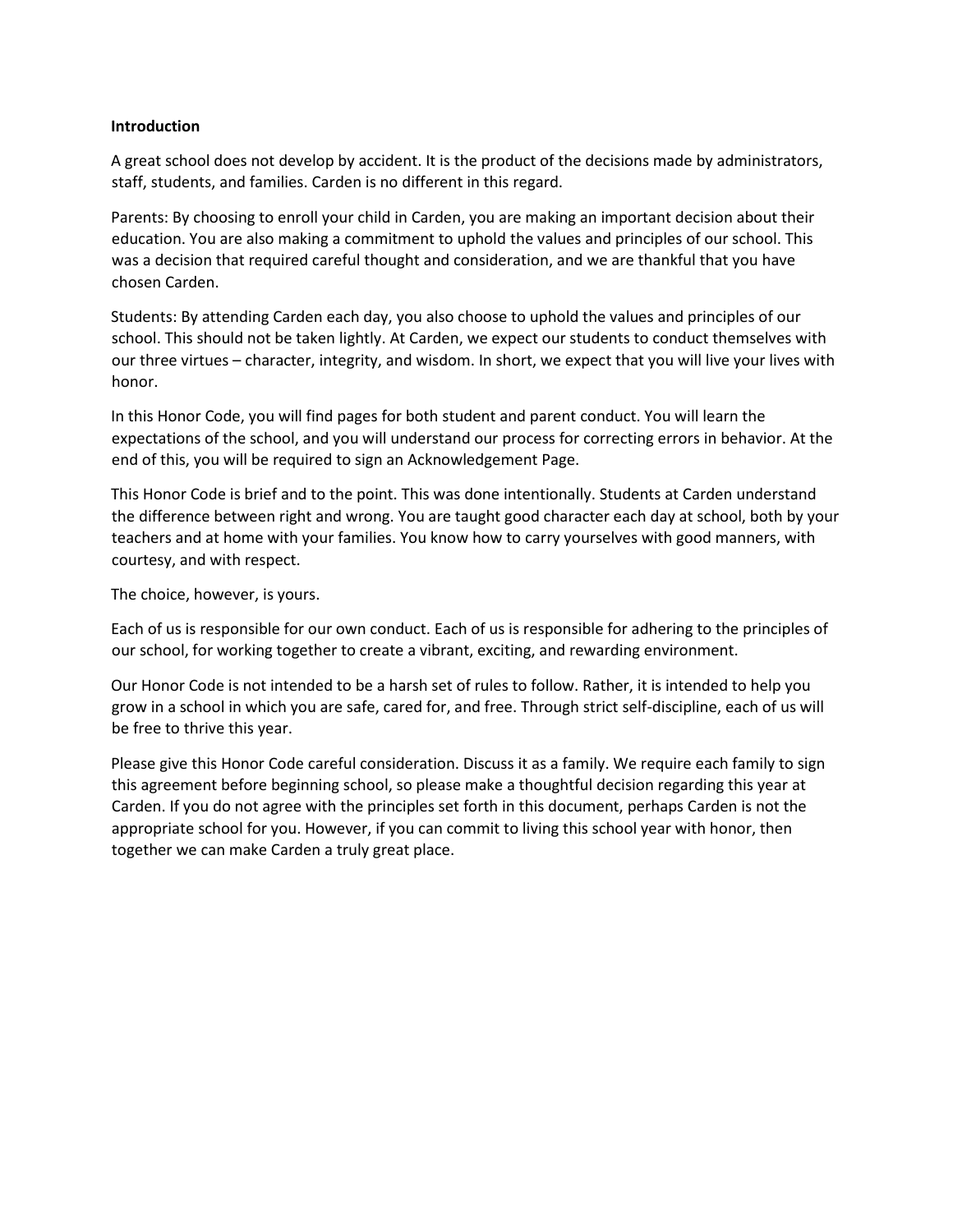### **Student Conduct**

Carden School of Fresno prides itself in the conduct of its students. A safe, well-disciplined, neat, and clean atmosphere provides the best learning environment for students to take full advantage of educational opportunities. The purpose of an honor code is to promote genuine development, to increase respect for adults and peers, to assist the growth of self-discipline, and to provide an environment conducive to learning.

We believe that life-long success depends on a person's ability to assume control over his/her own behavior. This means that the individual must take the responsibility for making appropriate decisions regarding achievement, interactions, safety, and environment.

This is achieved only through daily, mindful decision-making. One of the most valuable lessons of a Carden education is that students are ultimately responsible for their own choices. Eventually, students should come to understand that they are not the victims of circumstance; rather that they are in charge and accountable for the effects of their own behavior. We expect students to make the following choices every day:

- Be kind to one another
- Work diligently
- Respect the property of others
- Wear the school uniform proudly
- Come to school on time and prepared
- Speak with poise, confidence, and proper language
- Demonstrate appropriate behavior with self-discipline, courtesy, and consideration for the teacher and classmates

# **Special Notes Cell Phones**

Carden School of Fresno is designed to be a distraction-free learning environment. For this reason, cell phone use is not allowed on campus, unless under the supervision of the teacher.

We understand that this may cause some anxiety for both students and parents. Please know that parents may contact their child by contacting the school office. Messages will be relayed to the appropriate classroom.

### **Uniforms**

The Carden uniform should be worn with pride. It is a symbol of the unity and honor that comes with being a Carden Lion. Students who refuse to comply with our uniform guidelines will be corrected by our staff, and a parent conference will be called if necessary.

Please understand that by repeatedly refusing to comply with our uniform policy, you are making a deliberate choice to not be part of our school community. Continued or egregious violations of our policy will result in your dismissal from Carden. Please see our Uniform Policy in the Policy and Procedures Guide for more information.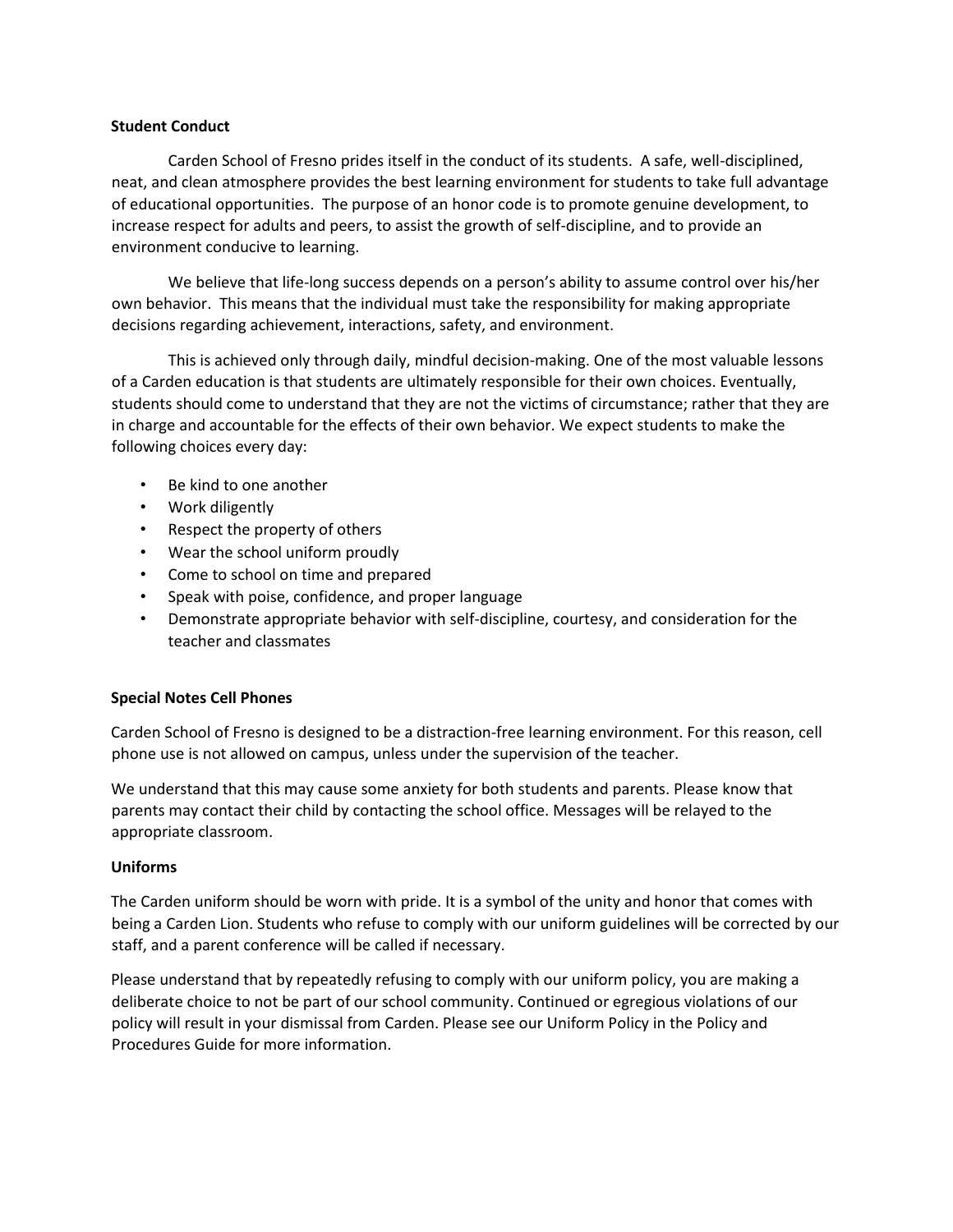#### **Parent Conduct**

By enrolling your son or daughter in our school, you agree to abide by the regulations and policies set forth in this Handbook and recognize the school's right to govern student behavior and enforce these regulations. Student conduct and discipline are ultimately the responsibility of the parents. In the interest of the child and the school, parents are expected to support the teacher and school in establishing and maintaining excellent behavior.

Occasionally, you may have a concern regarding your child, another student, a teacher, or an assignment. Any concerns should be addressed first to your child's teacher in private. Many issues can be resolved quickly and most efficiently with a discussion with the primary teacher. If you feel the problem warrants further discussion, an appointment may be made with the office. As your child's most important educator, you understand that you teach your child best by your own example of character, responsibility, and respect.

Discipline at Carden School is considered an aspect of guidance. It provides a classroom conducive to learning, promotes character training, maintains an atmosphere which upholds moral values, and emphasizes the importance of self-discipline and correct choices. Discipline is one of the fundamental elements that aid the process of maturing and becoming a productive member of society. Developing habits of self-discipline characterizes the move of an individual from external control toward becoming an effective, self-directed adult. For these reasons, students and parents are expected to conduct themselves properly and with honor.

Students and parents on school-sponsored activities are representatives of Carden School. Their conduct is expected to conform to the regulations set forth by the Carden administration and the sponsor of the event. Parents who chaperone a field trip or attend a school function have the responsibility of modeling the same standards that we expect from the children.

Carden School of Fresno has a long-standing set of expectations for conduct on school property and at school functions. These expectations are based on the principles of civility, mutual respect, citizenship, character, tolerance, honesty and integrity. The school recognizes the need to clearly define these expectations for acceptable conduct on school property, to identify the possible consequences of unacceptable conduct, and to ensure that discipline when necessary is administered promptly and fairly. Unless otherwise indicated, these behavioral expectations apply to all students, school personnel, parents and other visitors when on school property or attending a school function.

 Students learn best when they are free of interference by others and know what is expected of them. Teachers are most effective when they use a consistent approach to student behavior and know that the administration and parents support their handling of students. Therefore, parents and students both need to be aware of these rules and their relationship to the rights of other persons in the school. Should these policies not be followed, the school has the right to dismiss the child from Carden School of Fresno.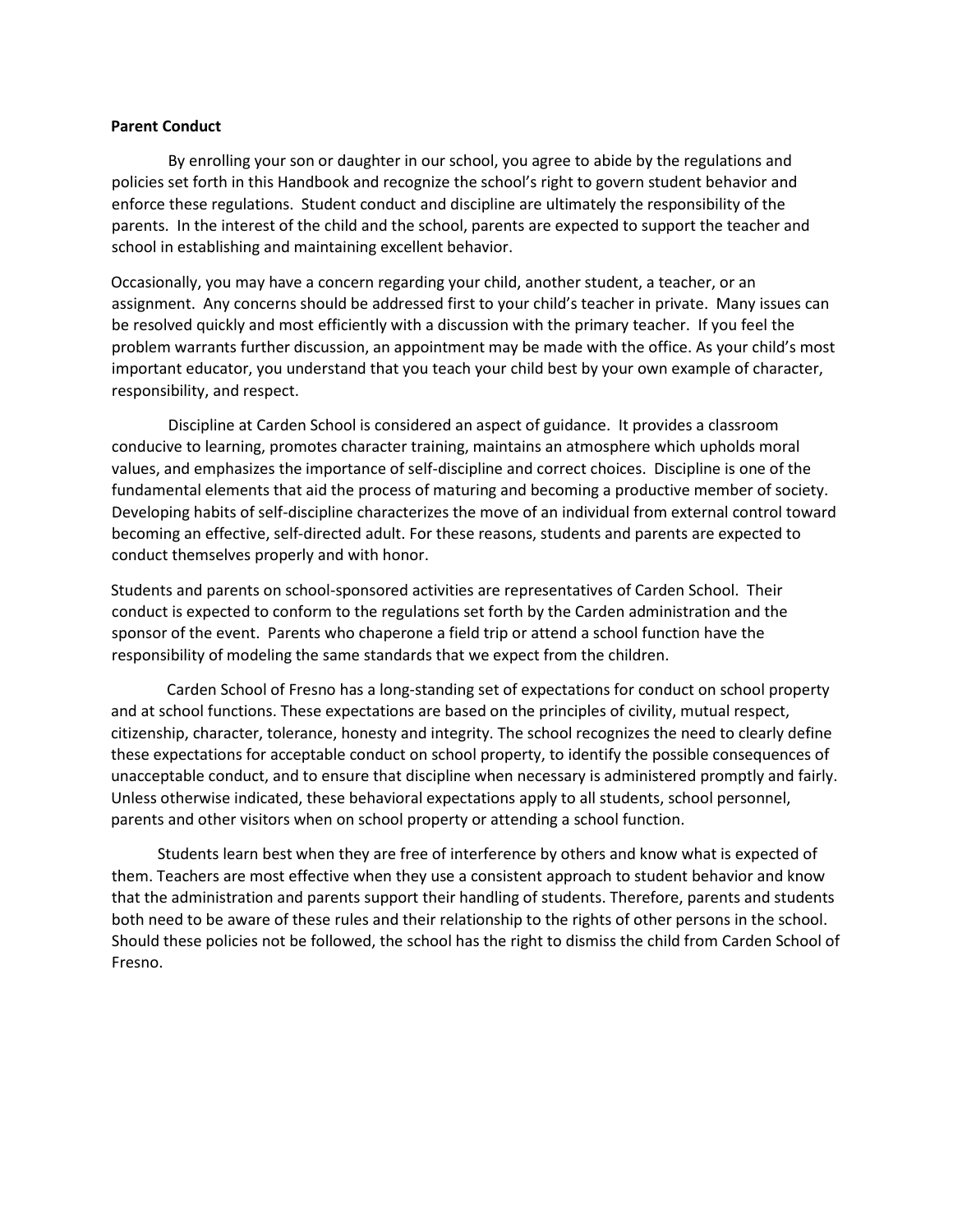# **Disciplinary Procedure**

# *One of the greatest services a teacher can render any child is the ability to face his conduct fairly. ~Mae Carden*

At Carden, students are expected to conduct themselves with character, integrity, and wisdom. We recognize that this does not happen immediately, but through careful, disciplined decision-making. It requires total commitment from the students, the staff, and the Carden families.

The Carden staff will ensure that students follow our honor code each day. We will model correct behavior, will set appropriate standards for conduct and achievement, and will provide an environment that allows students to grow and learn. We cannot do this alone.

Ultimately, students' behavior is the result of their own choices. The Carden staff has the responsibility of helping students face the outcomes of their decisions. For this reason, we have created the following disciplinary procedure.

Please keep in mind that students may be corrected throughout the day for minor infractions (e.g., failing to tuck in a shirt, forgetting a pencil, speaking out of turn in class). For more serious disciplinary reasons – or for constant repetition of the same infraction – we will follow this step-by-step process:

# **Step 1: Parent Contact**

For this example, we will use a child being removed from class for disciplinary reasons. At this point, the teacher and headmaster will speak with the student, and a letter will be sent home. The parent will be expected to sign and return the letter within two days. Any questions can be directed to the headmaster or teacher.

# **Step 2: Parent Conference**

If the child is removed from class a second time, the parents will be called in for a conference with the headmaster, student, and parents. A record of the conference will be created and signed by both the parents and student. At this point, the student and parents will be informed that further poor behavior will result in dismissal.

# **Step 3: Dismissal**

We hope to not reach this step. However, we also cannot shield students from the outcomes of their decisions. If a student willfully chooses to engage in poor behavior, he is choosing to not be part of our school community. The only outcome at this point is dismissal.

Students have numerous opportunities to succeed each day. They also have opportunities to correct their mistakes with the help of their parents, friends, and the Carden staff. The choices remain their own. If any student, parent, or staff member chooses to not be part of this school community – either through statements or conduct – he or she will be dismissed.

Carden is a special place, but it does not happen by accident or good fortune. It is a special place because we make it that way. We should commit then to making this the greatest learning community for our students, staff, and families.